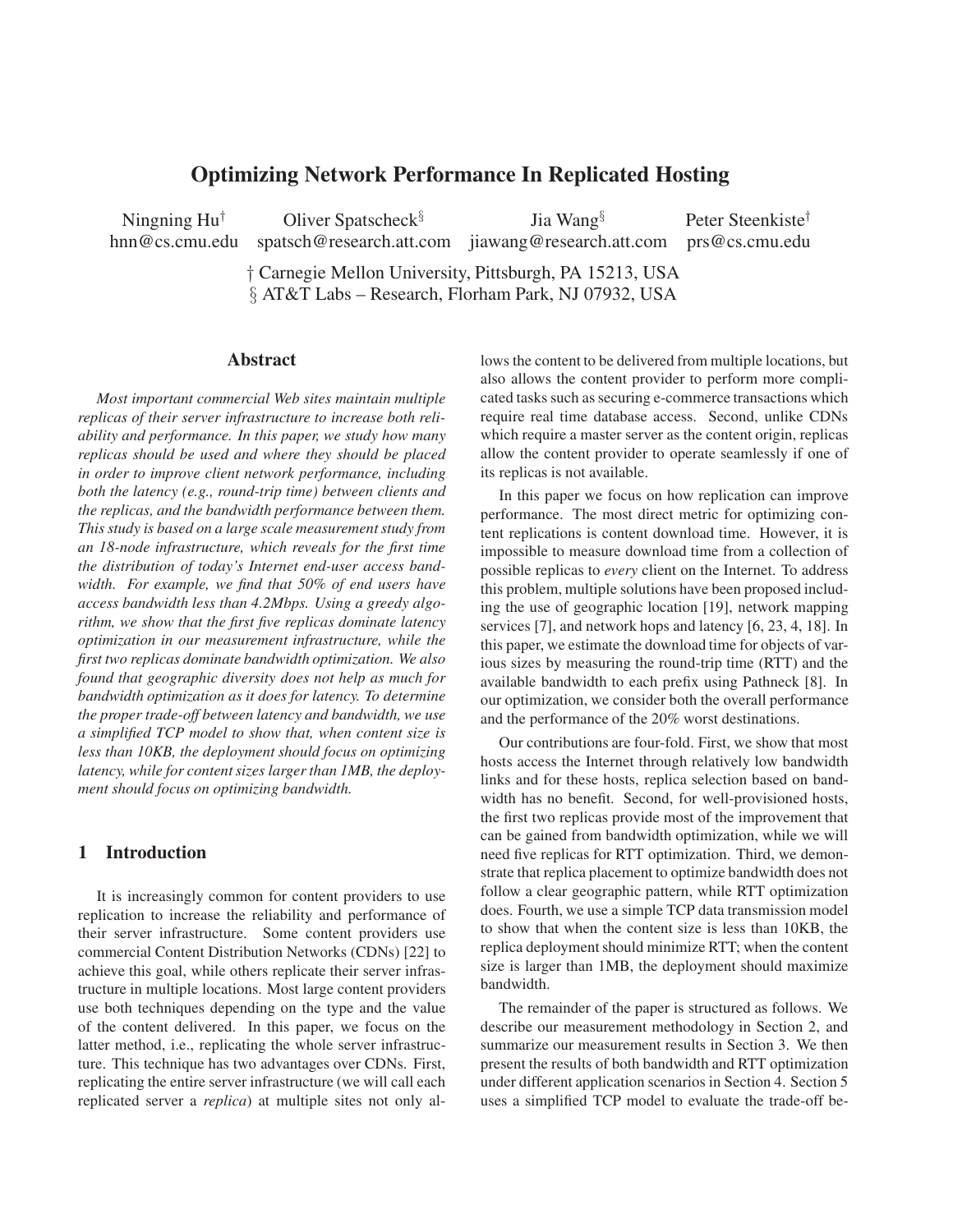

ICMP ECHO packet

**Figure 1. Probing packet train of the modified Pathneck**

tween RTT and bandwidth optimization. Finally, we present the related work in Section 6 and conclude in Section 7.

## **2 Methodology**

In this section, we first briefly review the measurement tool that we used. We then describe our measurement infrastructure followed by a discussion of the implications of our methodology.

### **2.1 Measurement Tool–Pathneck**

Our measurement data was obtained using Pathneck [8], which is an active probing tool that allows end users to efficiently and accurately locate bottleneck links on the Internet. Pathneck is based on a novel way of constructing a probing packet train–Recursive Packet Train, which combines load packets and measurement packets. The load packets interleave with background traffic, which affects the length of the Pathneck train. The change in train length provides information about the available bandwidth on a link. The measurement packets have carefully controlled TTL values, so that the ICMP packets generated when packets expire can be used by the source to estimate the length of the train at every hop in the network path. Pathneck can estimate the bottleneck location and an upperbound on the available bandwidth on the bottleneck link (and thus the path). Similar to traceroute, it also measures the route and the RTT. Details on Pathneck can be found elsewhere [8].

A problem with the original Pathneck tool is that it cannot measure the last hop of Internet paths, which are good candidate bottlenecks. For our measurement, we modified the Pathneck tool to alleviate this problem. The idea<sup>1</sup> is to use ICMP ECHO packets instead of UDP packets as the measurement packets for the last hop. For example, the packet train in Figure 1 is used to measure a 15-hop path. If the destination replies to the ICMP ECHO packet, we can

|                  | Table 1. Measurement source nodes |                 |                     |     |           |  |  |  |  |  |  |
|------------------|-----------------------------------|-----------------|---------------------|-----|-----------|--|--|--|--|--|--|
| ID               | Location                          | ID              | Location            | ID  | Location  |  |  |  |  |  |  |
| <i>S</i> 01      | <b>US-NE</b>                      | <i>S</i> 07     | US-SW               | S13 | US-NM     |  |  |  |  |  |  |
| S <sub>02</sub>  | US-SM                             | S <sub>08</sub> | US-MM               | S14 | US-NE     |  |  |  |  |  |  |
| $\overline{S03}$ | $\overline{US-SW}$                | S <sub>09</sub> | US-NE               | S15 | Europe    |  |  |  |  |  |  |
| S <sub>04</sub>  | US-MW                             | S10             | US-NW               | S16 | Europe    |  |  |  |  |  |  |
| $S_{05}$         | $\overline{\text{US-SM}}$         | S11             | US-NM               | S17 | Europe    |  |  |  |  |  |  |
| S <sub>06</sub>  | US-SE                             | S12             | $\overline{US}$ -NE | S18 | East-Asia |  |  |  |  |  |  |

NE: northeast, NW: northwest, SE: southeast, SW: southwest ME: middle-east, MW: middle-west, MM: middle-middle

obtain the gap value on the last hop. In order to know where the ICMP packets should be inserted in the probing packet train, Pathneck first uses traceroute to get the path length. Note that this Pathneck modification works only for Internet destinations that reply to ICMP ECHO packets.

### **2.2 Measurement Infrastructure**

In our measurement, we used 18 measurement sources (Table 1), 14 of which are in the US, 3 are in Europe, and 1 is in East-Asia. All the sources directly connect to a large Tier-1 ISP (referred as *X*) via 100Mbps Ethernet links. In this paper, we consider these 18 sources as the candidate locations that an application can use to replicate its server infrastructure. In the rest of this paper, we also refer to these sources as *replicas*.

The measurement destinations are selected as follows. Our goal is to cover as many diverse locations on the Internet as possible. We select one IP address as the measurement destination from each of the 164,130 prefixes extracted from a BGP table. Ideally, the destination should correspond to an online host that replies to ping packets. However it is difficult to identify online hosts without probing them. In our study, we partially alleviate this problem by picking IP addresses from three pools of existing data sets collected by the ISP: Netflow traces, client IP addresses of some Web sites, and the IP addresses of a large set of local DNS servers. That is, for each prefix, whenever possible, we use one of the IP addresses from those three sources in that prefix; otherwise, we randomly pick an IP address from that prefix. In this way, we are able to find reachable destination in 67,271 of the total 164,130 prefixes.

We collected Pathneck data from the 18 sources to the 164,130 selected destinations from August 28, 2004 to September 30, 2004. Note that for those unreachable destinations, we only have partial path information. Ideally, the partial paths would connect the measurement sources to a common *join node* that is the last traced hop from each source, so the join node stands in for the destination in a consistent way. Unfortunately, such a join node may not

<sup>&</sup>lt;sup>1</sup>It was originally suggested by Tom Killlian from AT&T Labs-Research.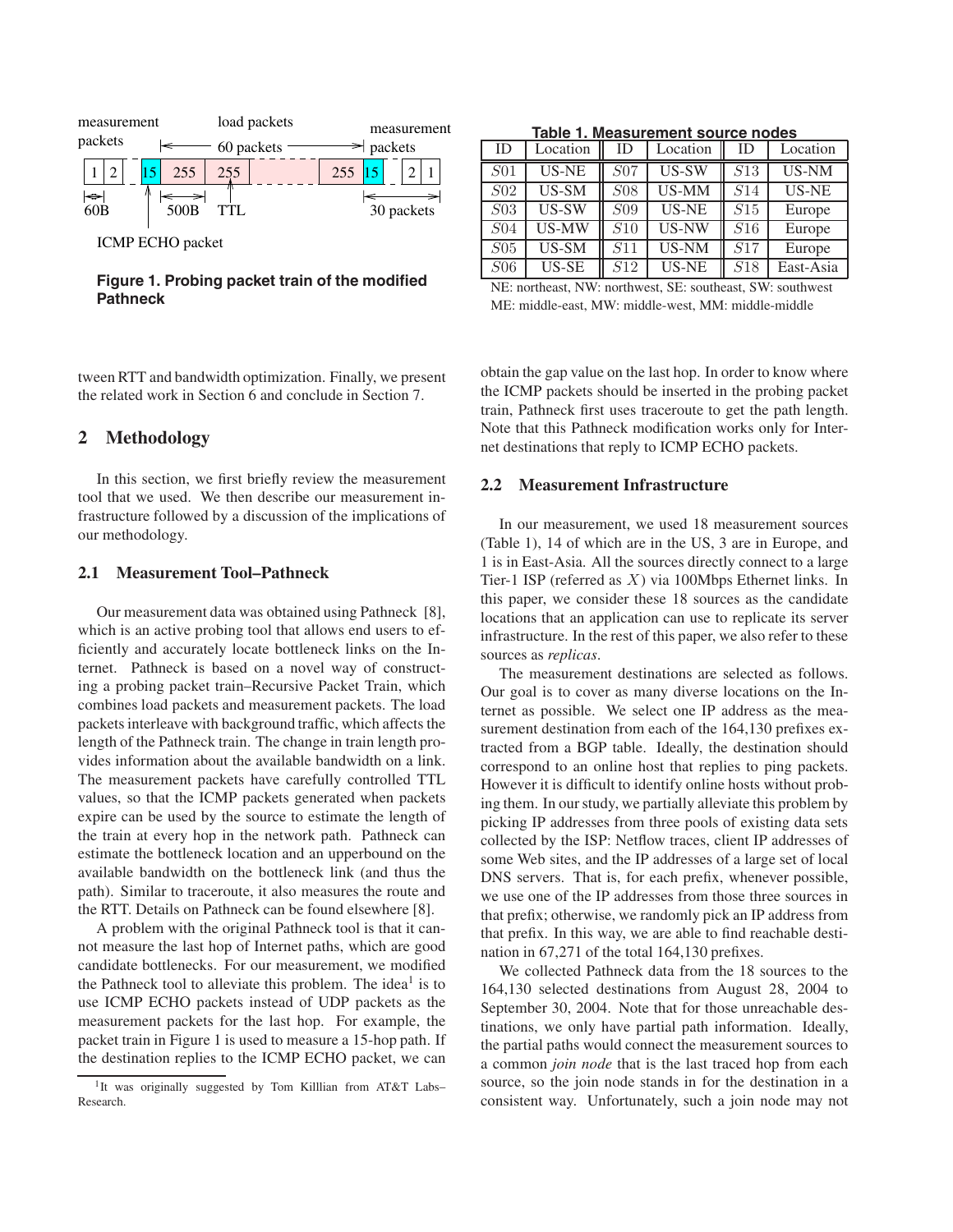exist, either because there may not be a node shared by all the 18 measurement sources to a given destination or the shared hop may not be the last traced hop. For this reason, we relax the constraints for the join node: the join node only needs to be shared by 14 measurement sources, and it need only be within three hops from the last traced hop. Here "14" is simply a reasonably large number that we choose. This allows us to make the best of the available data while still having comparable data. Specifically, this allows us to include over 141K destinations (86% of the total) in our analysis, among which 47% are real destinations, and 53% are join nodes. We refer to these 141K destinations as *valid destinations*.

## **2.3 Applicability to Other ISPs**

Since all our measurement sources are connected to the same ISP *X*, our analysis results could easily be specific to ISP *X*. However, we believe that the results are more broadly applicable. The intuition is that the widely used "hot-potato" routing approach forces packets to quickly enter other ISPs' networks if they need to traverse those networks to reach their destinations. For those packets, the time spent in ISP *X* is very small. Since ISP *X* is very well engineered and its links rarely appear as bottlenecks in our measurements, ISP *X* is largely "transparent" in these cases and our measurement sources can be considered as reasonable vantage points for those ISPs.

To validate this intuition, we pick 7 top Tier-1 ISPs peering with ISP *X* from Keynote [3]; 5 of the ISPs are in the US and 2 are in Europe. 64% of all the paths enter these ISPs directly from ISP *X*. Figure 2 shows the time spent within *X* (referred as *exit time*) by the packets on those paths. The top graph shows the median (middle circle), 10th percentile (bottom bar, generally overlapped with the circle), and 90th percentile (top bar) values of the exit time for all the measurement sources. It is not surprising that *S*15, *S*16, *S*17, and *S*18 have large exit times since they are in Europe or East-Asia, and have to use the trans-atlantic/pacific links to reach the peering points. The bottom graph shows the median, 70th percentile, and 90th percentile values of the exit time distributions for the 14 measurement sources located in the US. For each measurement source, over 70% of the paths have exit times less than 15*ms*; most of them are less than 10*ms*. The small exit times confirm our claim that our measurement setup and the corresponding analysis are also useful for the scenario where the replicas are located at sources connected to other major Tier-1 ISPs, and the scenario where the whole replicated service is located at a source which multihomes to all major Tier-1 ISPs.



**Figure 2. The exit times to neighbor ISPs.**

## **3 Performance of Individual Replica**

In this section, we look at the RTT and bandwidth performance from each individual replica to all destinations to understand their potential in improving RTT and bandwidth performance.

## **3.1 RTT Performance**

Figure 3 shows the cumulative distribution (CDF) of RTT measurements from individual replicas. For the sake of clarity, we only plot the measurements for three replicas: *S*01, *S*17, and *S*18, which are in the United States, Europe, and East Asia, respectively. The curve labeled with "best" corresponds to the optimal performance using all 18 replicas, i.e., the smallest RTT from all 18 replicas. We can see that RTT can be significantly improved by using multiple replicas. In addition, the performance of using a single replica varies depending on its location. These results show how the physical location of replicas plays an important role in RTT optimization.

#### **3.2 Bandwidth Performance**

Figure 4 illustrates the cumulative distributions of bandwidth measurements. Because Pathneck only provides an upper-bound of path available bandwidth, the bandwidth distributions shown in Figure 4 are upper-bounds for the actual bandwidth distributions. Compared with Figure 3, we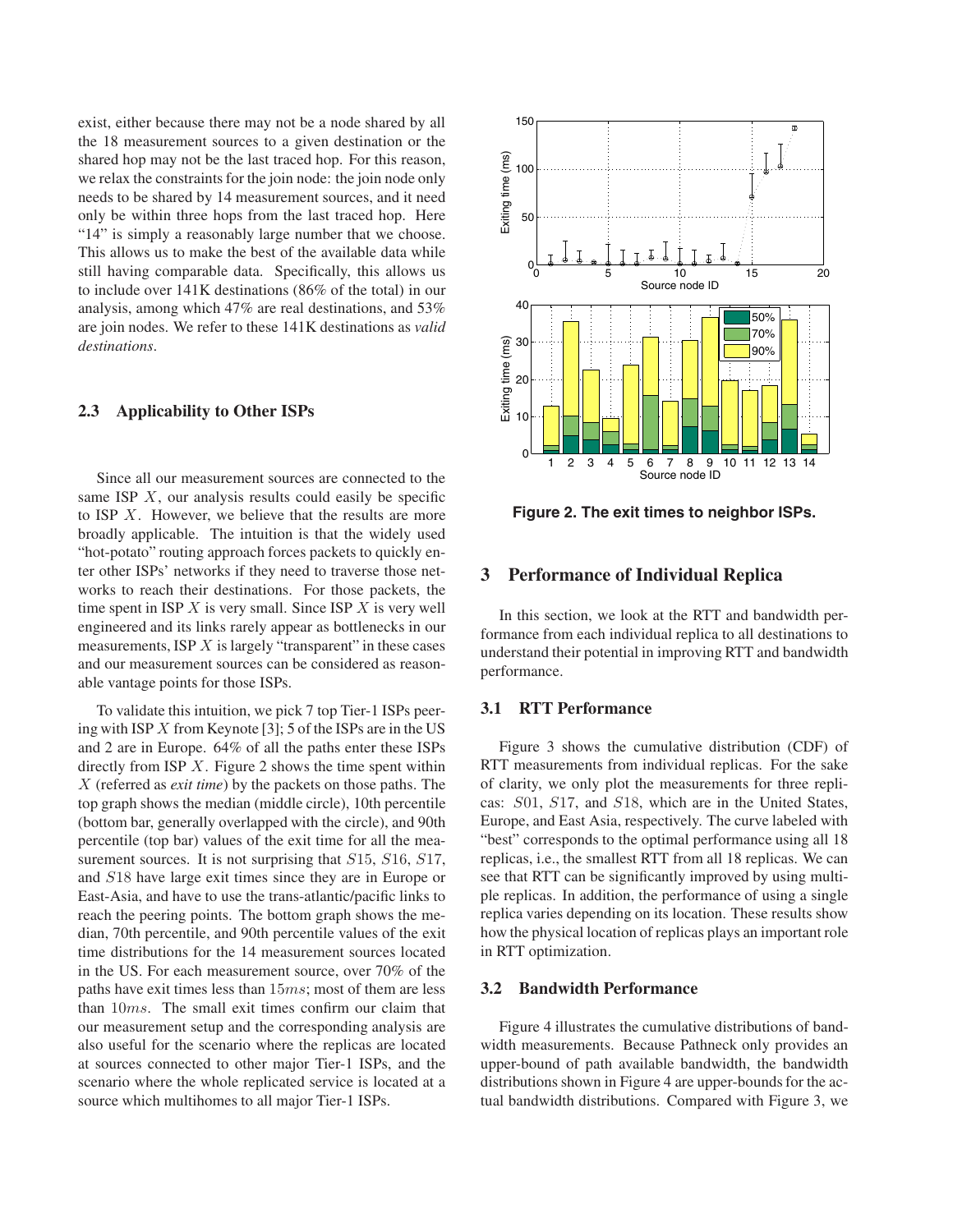

**Figure 3. RTT performances from individual replicas**



**Figure 4. Bandwidth performances from individual replicas**

see that the "best" curve also shows an improvement over those for individual replicas, but the difference among individual replicas is less pronounced. This implies that geographic diversity may not play as important a role for bandwidth optimization.

The above observation from Figure 4 is mainly due to the fact that bottlenecks on most of the measured paths are on the last few hops, and different replicas often share bottlenecks. Figure 5 plots the distribution of bottlenecks for the 67,271 destinations of which the last hop can be measured by Pathneck. The *x*-axis is the hop distance from bottleneck hop to destination, the *y*-axis is the percentage of destinations in each category. We observe that 75% of destinations



**Figure 5. Bottleneck location distribution**

have bottleneck on the last two hops, and 42.7% on the last hop.

Replicas can improve bandwidth performance if paths from different replicas to a destination have different bottlenecks and have different bottleneck bandwidths. Unfortunately, we find that in most cases the replicas either share bottlenecks, or have different bottleneck locations but the bottleneck links have very similar bandwidths. This leaves us little opportunity to improve bandwidth performance using replicas for end users. In some cases, we do observe different bottleneck bandwidths from different replicas, but that is because of traffic-load changes instead of bottleneck location changes. That is, the difference between the "best" curve in Figure 4 and those from individual replicas is mainly due to traffic-load changes.

To filter out the impact of traffic-load changes on bandwidth distribution, we select a bandwidth measurement for each destination that is most representative among those from all 18 replicas. This is done by splitting the 18 bandwidth measurements into several groups, and by taking the median value of the largest group as the representative bandwidth. The group is defined as the follows. Let *G* be a group, and *x* be a bandwidth value,  $x \in G$  iff  $\exists y, y \in G, |(x - y)/y| < 0.3$ . Figure 6 plots the distribution of the representative available bandwidths for the 67,271 destinations for which Pathneck can measure the last hop. To the best of our knowledge, this is the first result on the distribution of Internet-scale end-user access bandwidth. We observe that 40% of destinations have bottleneck bandwidth less than 2.2Mbps, 50% are less than 4.2Mbps, and 63% are less than 10Mbps. These results show that small capacity links still dominate Internet end-user connections. In such cases, it is difficult to use replicas to improve bandwidth performance because bottlenecks are very likely due to small-capacity last-mile links such as DSL, cable-modem, and dial-up links.

For the destinations with bottleneck bandwidth larger than 10Mbps, the bottleneck bandwidth is almost uniformly distribute in the range of  $[10Mbps, 50Mbps]^2$ . For these

<sup>2</sup>The distribution curve in Figure 6 ends at 55.2Mbps. This is a bias introduced by our measurement infrastructure. The sending rates from our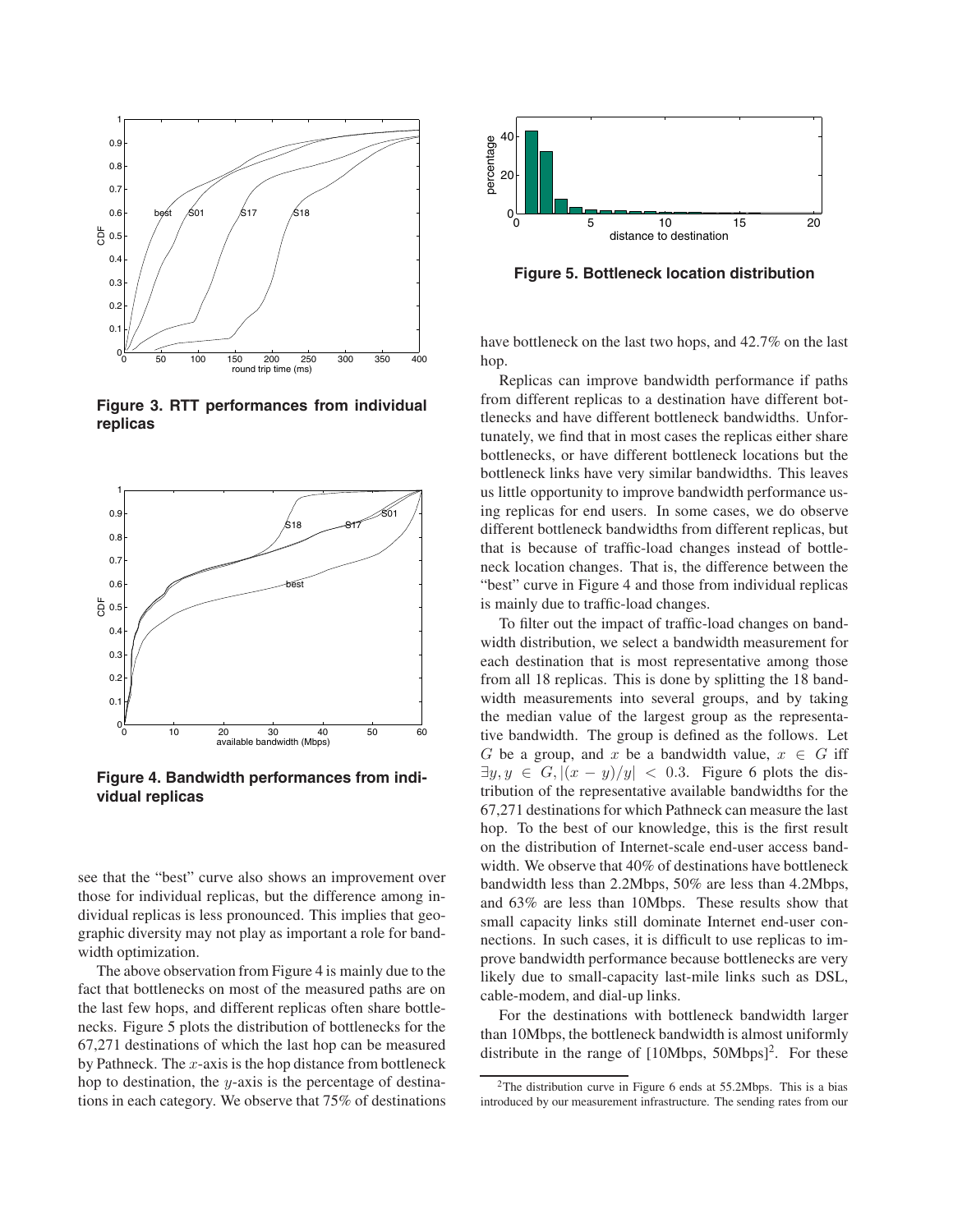

**Figure 6. Distribution of Internet end-user access bandwidth**



**Figure 7. Bottleneck distribution for destinations with different available bandwidth**

destinations, high-bandwidth bottlenecks are more likely to be determined by link load instead of by link capacity, and bottlenecks more frequently appear in the middle of paths. This observation is illustrated in Figure 7, where we split the 67,271 destinations used in Figure 5 into different groups based on bottleneck bandwidth, and plot the distribution of bottleneck locations for each group. The curve marked with "*i*" represents the group of destinations which have bottleneck bandwidth in the range of  $[i * 10Mbps, (i + 1) * 10Mbps]$ . We can see that while groups  $0 \sim 3$  have distributions very similar with that shown in Figure 5, groups 4 and 5 are clearly different. For example, 62% of destinations in group 5 have bottlenecks that are over 4 hops away from the destinations, where different replicas have a higher probability of having different routes and thus different bottlenecks. Section 4.3 discusses how to make use of this opportunity to avoid bottlenecks by using different replicas for different destinations.

## **4 Optimizing RTT and Bandwidth**

We have seen that replicas have the potential to improve RTT performance for most destinations, and to improve bandwidth performance for well provisioned destinations. In this section, we present an algorithm that allows us to select replicas to optimize client performance. We then use this algorithm to study how to improve RTT and bandwidth using our measurement infrastructure.

#### **4.1 The Greedy Algorithm**

To optimize client performance using replicas, we need to know how many replicas we should use and where they should be deployed. The goal is that the selected set of replicas should have performance very close to that achieved by using all replicas. A naive way is to consider all the possible combinations of replicates when selecting the optimal one. Given that there are  $2^{18} - 1$  (i.e., 262,143) different combinations for 18 replicas, and each replica measures over 160K destinations, the time of evaluating all combinations is prohibitively high. Therefore, we use a greedy algorithm, which is based on a similar idea as the greedy algorithm used in Qiu et.al. [21]. This algorithm only needs polynomial processing time, but can find a sub-optimal solution very close to the optimal one. We now explain how to apply this algorithm on the data sets we have.

The intuition behind the greedy algorithm is to always pick the best replica among the available replicas. For example, in Figure 3, *S*01 is better than *S*17 and *S*18 for RTT optimization, so *S*01 should be selected before the other two. In this algorithm, the "best" is quantified using a metric called *marginal utility*. In the following, we explain how this metric is computed.

We use RTT optimization as the example. Assume that at some point, some replicas have already been selected. The best RTT from among the selected replica to each destination is given by  $\{rtt_i|0 \leq i \leq N\}$ , where  $N \approx 160K$  is the number of destinations, and *rtt<sup>i</sup>* is the smallest RTT that is measured by one of the replicas already selected to destination *i*. Let  $\{ srtt_i | 0 \leq i \leq N \}$  be the sorted version of {*rtti*}. We can now compute *rtt sum* as:

$$
rtt\_sum = \sum_{k=0}^{99} srtt_{index(k)}
$$

replicas are generally less than 60Mbps, which determines the maximum bottleneck bandwidth that we can detect.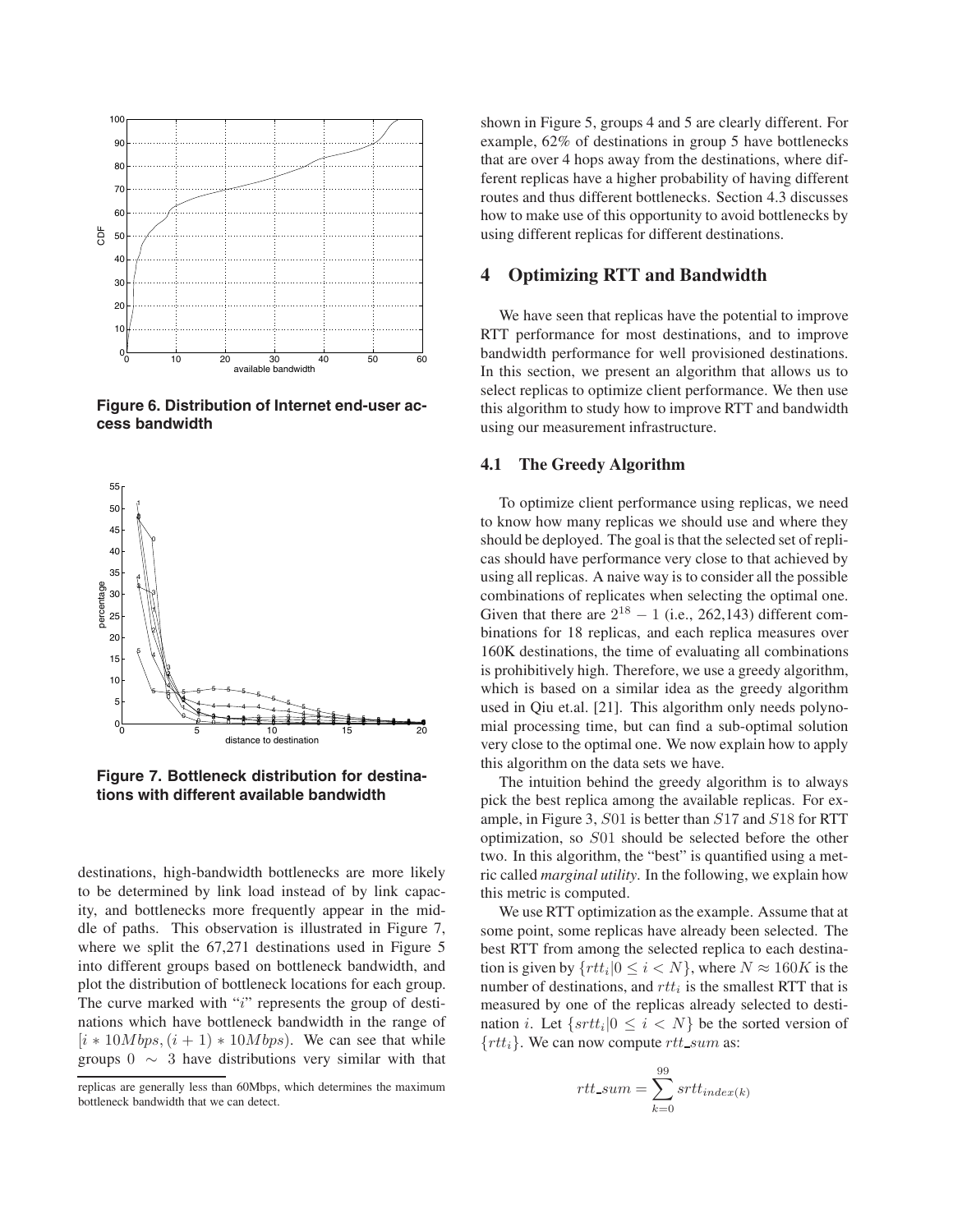where

$$
index(k) = \frac{N \times (k+1)}{101} - 1
$$

Intuitively,  $\{ srtt_i | 0 \leq i \leq N \}$  corresponds to the *x*axis values of the points on the CDF curves in Figure 3, and *rtt sum* corresponds to the area enclosed by the CDF curve, the left *y*-axis, and the top *x*-axis.

There are two details that need to be explained in the above computation. First, we cannot simply add all the individual measurement when calculating *rtt sum*. This is because by definition, a joint node is not necessarily shared by all the measurement sources, so introducing a new replica could bring in measurements to new destinations, thus changing the value of *N*. Therefore, we cannot simply add all *rtt<sup>i</sup>* since the data sets would be incomparable. In our analysis, we add 100 values that are evenly distributed on the CDF curve. Here, the number "100" is empirically selected as a reasonably large value to split the curve. Second, we split the curve into 101 segments using 100 splitting points, and only use the values of these 100 splitting points. That is, we do not use the two end values—*srtt*<sub>0</sub> and  $srt_{N-1}$ , whose small/large values are very probably due to measurement error.

Suppose a new replica *A* is added, many *rtt<sup>i</sup>* can change, and we compute a new *rtt sumA*. The marginal utility of *A* is then computed as:

$$
marginal\_utility = \frac{|rtt\_sum - rt\_sum_A|}{rtt\_sum}
$$

With this definition, the replica selected in each step is the one that has the largest marginal utility. For the first step, the replica selected is simply the one that has the smallest *rtt sum*. In the end, the algorithm generates a *replica selection sequence*:

$$
v_1, v_2, ..., v_{18} \\
$$

where *v*<sub>*i*</sub> ∈ {*S*01*, S*02*, ..., S*18}. To select *m*(*<* 18) replicas, we can simply use the first *m* replicas in this sequence.

For bandwidth optimization, the greedy algorithm works in a similar way except *bw<sup>i</sup>* should be the *largest* bandwidth measured from one of the selected replicas. This greedy algorithm has polynomial processing time, but only gives a sub-optimal solution. In the following section, we will show that the greedy algorithm produces solutions that are very close to optimal.

### **4.2 RTT Optimization**

As demonstrated in Section 3.1, RTT performance is closely related with replica location. In this section, we look at the number of replicas needed to improve RTT.

Figure 8 shows the results of RTT optimization using our greedy algorithm on all valid destinations. The top figure



**Figure 8. RTT optimization using greedy algorithm.**

plots the cumulative distribution of RTT with different numbers (marked on the curves) of replicas. For clarity, we only plot the results when RTT *<* 300*ms*, though some RTTs are as large as 3 seconds. The bottom figure plots the marginal utility for each new replica added<sup>3</sup>. Clearly, the first five replicas improve the performance most significantly. The marginal utilities from additional replicas are all less than 5%.

In addition, it is interesting to note the different patterns of RTT improvement with each of the first five replicas added. As we can see from the top figure, adding the second replica improves RTT over a very large range [30*ms*, 300*ms*], though the improvement in the range [50*ms*, 100*ms*] is the largest. Adding the third replica mainly improves RTT in the ranges [30*ms*, 100*ms*] and [150*ms*, 250*ms*]; adding the fourth replica improves RTT in the range [70*ms*, 200*ms*], but with a slightly lower magnitude; and adding the fifth replica improves RTT in the range [10*ms*, 50*ms*], with a further reduced magnitude.

Not surprisingly, these differences are mainly due to the different geographic locations of the replicas. As listed in

<sup>&</sup>lt;sup>3</sup>This curve starts from the second replica because the first one is selected using a different method. Also the marginal utility of the third selected source is larger than that of the second. This is possible because in the marginal-utility formula the *rtt sum* used to select the third source is less than that used to select the second.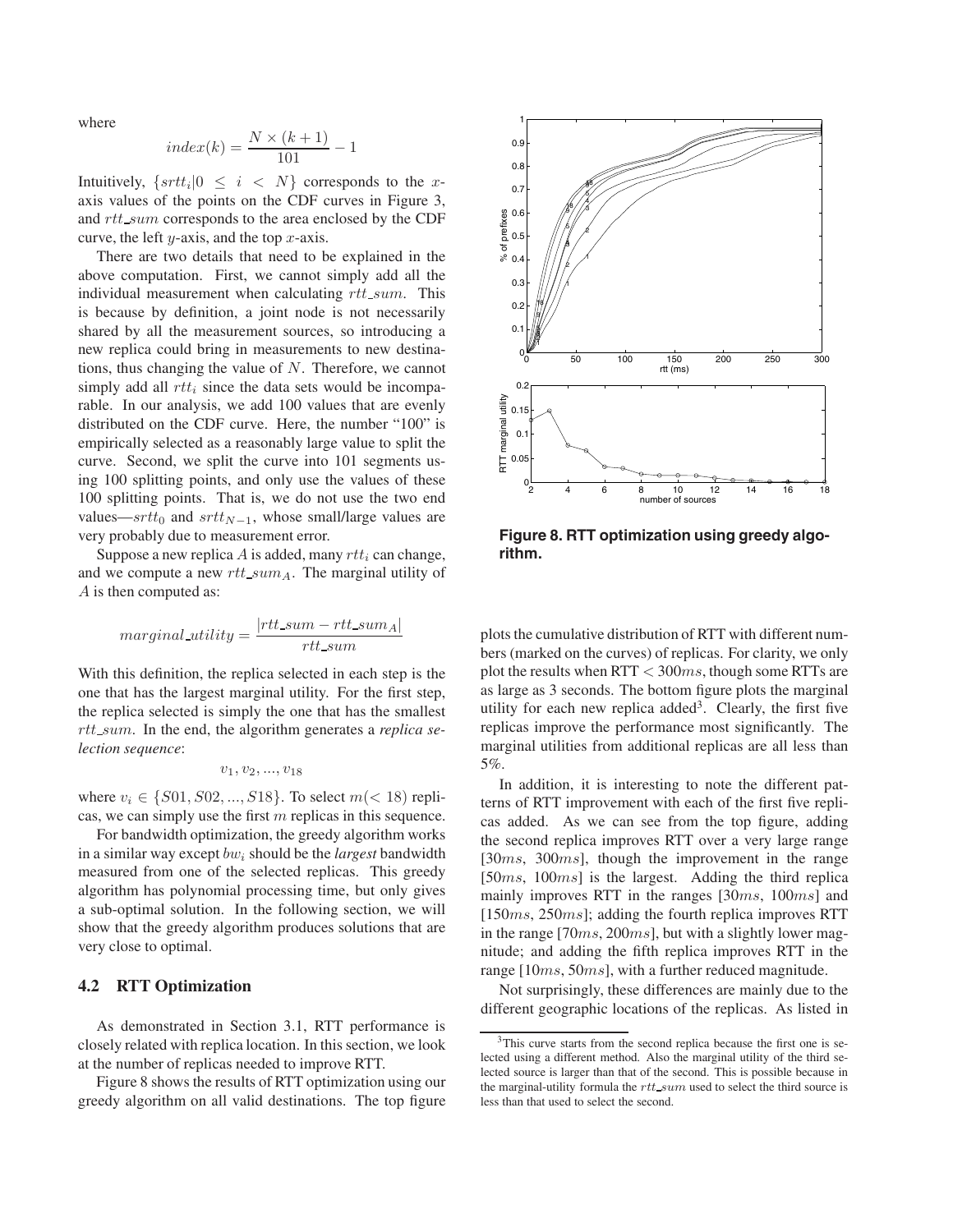the row labeled "rtt-all" in Table 2—the first five are from US east-coast, Europe, US west-coast, East Asia, and US middle, respectively, which are consistent with common intuition. If we consider these geographic locations together with the delay range that is most improved by each replica, we can gain a better understanding of how replicas contribute to the performance improvement for destinations in different physical locations.

The greedy algorithm theoretically only provides suboptimal solutions. To understand how well it approximates the optimal solution, we compare the results in Figure 8 with the best solution obtained using a brute-force search. Obviously, brute-force search can not explore all the possible combinations of the 18 replicas, as explained before. However, we have seen that the first five replicas dominate performance gains. Given the computing resources we have, we can go through all possible four-replica combinations in five hours. Therefore, we compute the *rtt sum* values for all four-replica combinations, and select the best one to compare with the first four replicas selected by our greedy algorithm. Using this method, we find that the solution obtained using our greedy algorithm for RTT optimization is the 7th best among all of the 3,060 four-replica combinations, and it is only 0.1% worse than the best solution (*S*04 *S*14 *S*16 *S*18). Such small difference shows that the greedy algorithm indeed finds a solution close to the optimal one.

#### **4.3 Bandwidth Optimization**

Section 3.2 shows that replicas have higher probability to improve bandwidth performance for well provisioned destinations, since they have higher probability to experience different bottlenecks for such destinations. In this section, we use the greedy algorithm to study how to make use of this opportunity. We look at two cases. In the first case, we only use the 23,447 destinations where Pathneck can measure the last hop, and the bottleneck bandwidth is higher than 40Mbps. In the second case, we include all valid destinations.

The results of the first case study are shown in Figure 9. It shows the cumulative distribution of path bandwidth upper-bounds with varying numbers of replicas. We can see that the bandwidth improvement from replicas is indeed significant. For example, with a single replica, there are only 26% paths that have bandwidth higher than 54Mbps, while with all 18 replicas, the percentage increases to 65%.

An obvious problem for the first case study is that it only covers around 16% of the paths that we measured, thus the results could be biased. To do a more general study, we apply the greedy algorithm on all the valid destinations, but exclude last-mile bottlenecks. In other words, we do



**Figure 9. Bandwidth optimization for well provisioned destinations.**



**Figure 10. Bandwidth optimization for all valid destinations.**

a "what if" experiment to study what would happen if lastmile links were upgraded. That is, for those destinations where Pathneck can measure the last hop, we remove the last two hops; this is based on the observation in Figure 5 that 75% paths have bottlenecks on the last two hops. For the others, we use the raw measurement results. Figure 10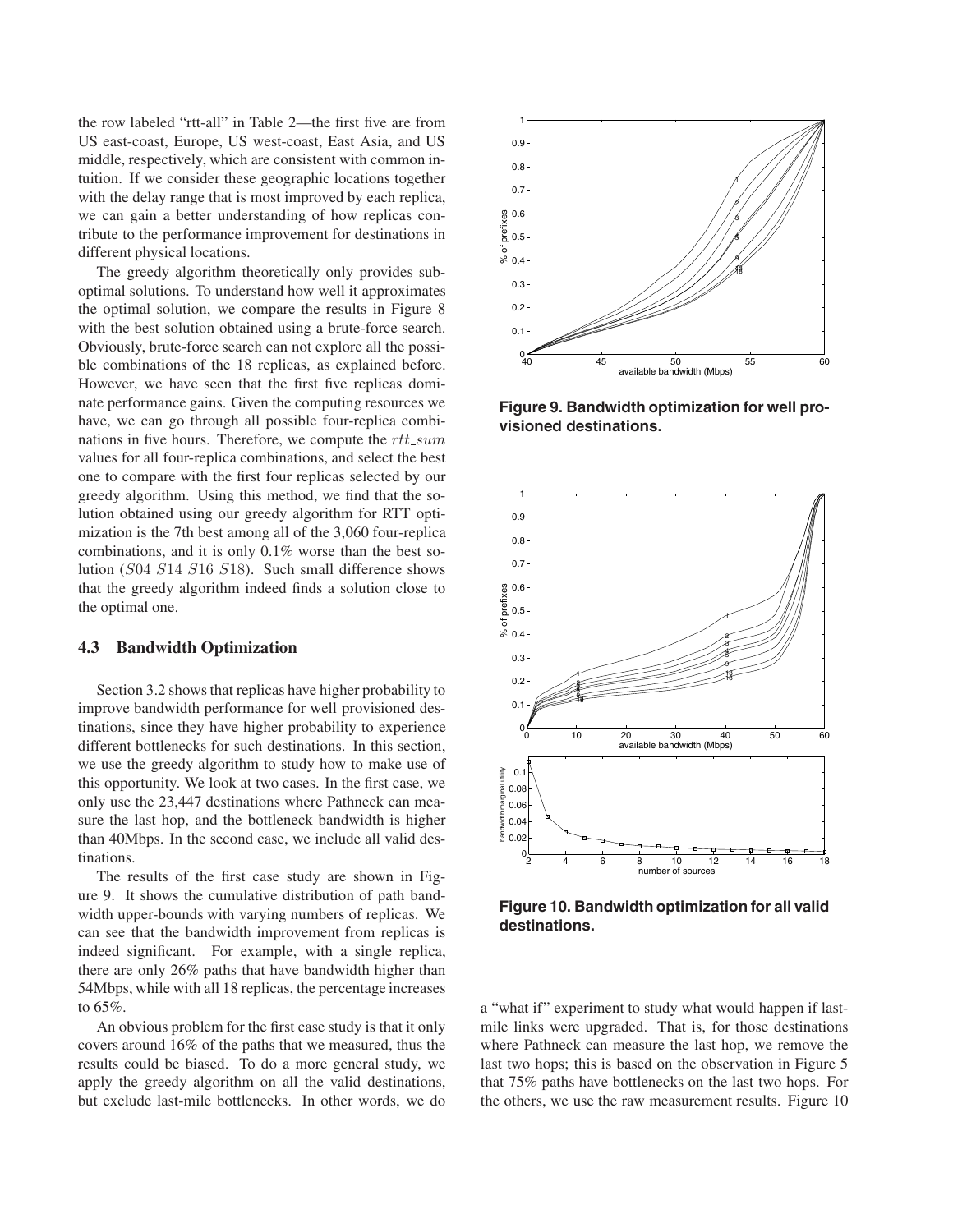| ID       | Replica selection sequence      |         |     |     |                                                                         |     |     |    |    |     |    | Reference |     |     |     |                 |         |    |               |
|----------|---------------------------------|---------|-----|-----|-------------------------------------------------------------------------|-----|-----|----|----|-----|----|-----------|-----|-----|-----|-----------------|---------|----|---------------|
| rtt-all  | S <sub>14</sub> S <sub>17</sub> |         |     |     | S04 S18 S11 S05 S16 S01 S06 S07 S15 S10 S08 S12 S02 S03 S13 S09         |     |     |    |    |     |    |           |     |     |     |                 |         |    | Section 4.2   |
|          | NE.                             | Eu      | MW  | As  | ΝM                                                                      | SM  | Eu  | NE | SE | SW  | Eu | NW        | МM  | NE. | .SM | SW              | NΜ      | NΕ |               |
| bw-all   |                                 | S03 S17 |     |     | S04 S16 S12 S15 S01 S05 S18 S07 S13 S10 S08 S14 S11                     |     |     |    |    |     |    |           |     |     |     | S <sub>02</sub> | SO9 SO6 |    | Section 4.3   |
|          | SW                              | Eu      | MW  | Eu  | NΕ                                                                      | Eu. | NΕ  | SM | As | SW  | ΝM | NW        | МM  | NE. | NM  | .SM             | NE.     | SE |               |
| rtt-us   |                                 |         |     |     | S11 S04 S12 S05 S14 S07 S06 S10 S01 S03 S08 S09 S02 S13                 |     |     |    |    |     |    |           |     |     |     |                 |         |    | Section 4.4.2 |
|          | ΝM                              | МW      | NE. | SM  | NΕ                                                                      | SW  | SE. | ΝW | NΕ | SW  | МM | NE.       | .SM | NΜ  |     |                 |         |    |               |
| $rtt-20$ |                                 |         |     |     | S04 S12 S18 S17 S16 S07 S06 S15 S10 S01 S03 S05 S14 S08 S02 S09 S11 S13 |     |     |    |    |     |    |           |     |     |     |                 |         |    | Section 4.4.3 |
|          | MW                              | NΕ      | As  | Eu. | Eu                                                                      | SW  | SE. | Eu | NW | NE. | SW | SM        | NF. | МM  | SM  | NE              | NΜ      | ΝM |               |

**Table 2. The replica selection sequence (with location code) determined by the greedy algorithm**

NE: US northeast, NW: US northwest, SE: US southeast, SW: US southwest, ME: US middle-east, MW: US middle-west MM: US middle-middle, Eu: Europe, As: Asia

includes the results from the greedy algorithm when considering all destinations. The row "bw-all" in Table 2 lists the replica selection sequence from the greedy algorithm, and the marginal utility from each replica. We can see that the bandwidth improvement spreads almost uniformly in the large range [5Mbps, 50Mbps]. If using 5% as the threshold for marginal utility, only the first two replicas selected significantly contribute to the bandwidth performance improvement. From the row "bw-all" in Table 2, we note that geographic diversity does not play an important role. All these observations are very different from the results for RTT optimization.

### **4.4 Variants of RTT Optimization**

In this section, we briefly present the results from three variants of the RTT optimization problem discussed in Section 4.2.

#### **4.4.1 Weighting Destinations Using Web Server Load**

So far we have assumed that clients from different prefixes have equal probability to request service, but this is not the case for many Internet services. To consider non-uniform client distributions, we obtained client request logs from five popular Web sites in the US to weight the RTT measurements. That is, the raw RTT to each destination is weighted using the total amount of packets exchanged with the clients that share the same prefix with the destination in our measurements.

The statistics of these Web logs are listed in columns 2-4 in Table 3. We can see that the client population only covers 5∼10% of the prefixes that we measured. To weight the RTT measurements, we first compute the number of packets sent from a Web site to each of its clients. We then cluster these clients based on their network prefixes, obtain the total number of packets exchanged with each prefix (denoted as

 $pkt_i$  for prefix *i*). If the RTT to prefix *i* is measured as  $rtt_i$ , we use  $(rt_i \times pkt_i)$  as the input to the greedy algorithm. We do not consider those prefixes which do not have any clients in the Web logs. Bandwidth measurements are weighted in similar way.

Applying the greedy algorithm on the weighted RTT values shows that the first five replicas still dominate the RTT performance improvement. However, the replica selection sequences, as listed in the last column of Table 3, are very different from those obtained when giving all prefixes equal weight. First, the replicas outside the US are less important. Second, for all five Web sites, the first four replicas are always from NE, NM, SM, SW/MW, i.e., evenly distributed in the US. This clearly indicates that the client distributions of these Web sites are biased toward US users.

#### **4.4.2 US Replicas Only**

To consider the scenarios where deploying a replica outside the US is hard, we look at the case where we only use the 14 replicas inside the US. Using the same method as that in Section 4.2, we obtain the results as shown in Figure 11 and the "rtt-us" row in Table 2. The dashed curve in the top graph of Figure 11 is the RTT performance when using all 18 replicas; it is copied from Figure 8 for comparison. We can see that only 55% of paths have RTT less than 50ms when using the US-only replicas, which is 13% worse than that when using all 18 replicas. Second, comparing with the brute-force solutions obtained in Section 4.2, the performance from the first four replicas selected here is 25% worse than the greedy-algorithm solution when using all replicas. These two results quantify the importance of replicas in Europe and East-Asia for RTT optimization. Finally, with the US-only replicas, only the first three replicas have marginal utilities larger than 5%, and they are from the middle, the east coast, and the west coast of the US, which again highlights the importance of diverse geographic loca-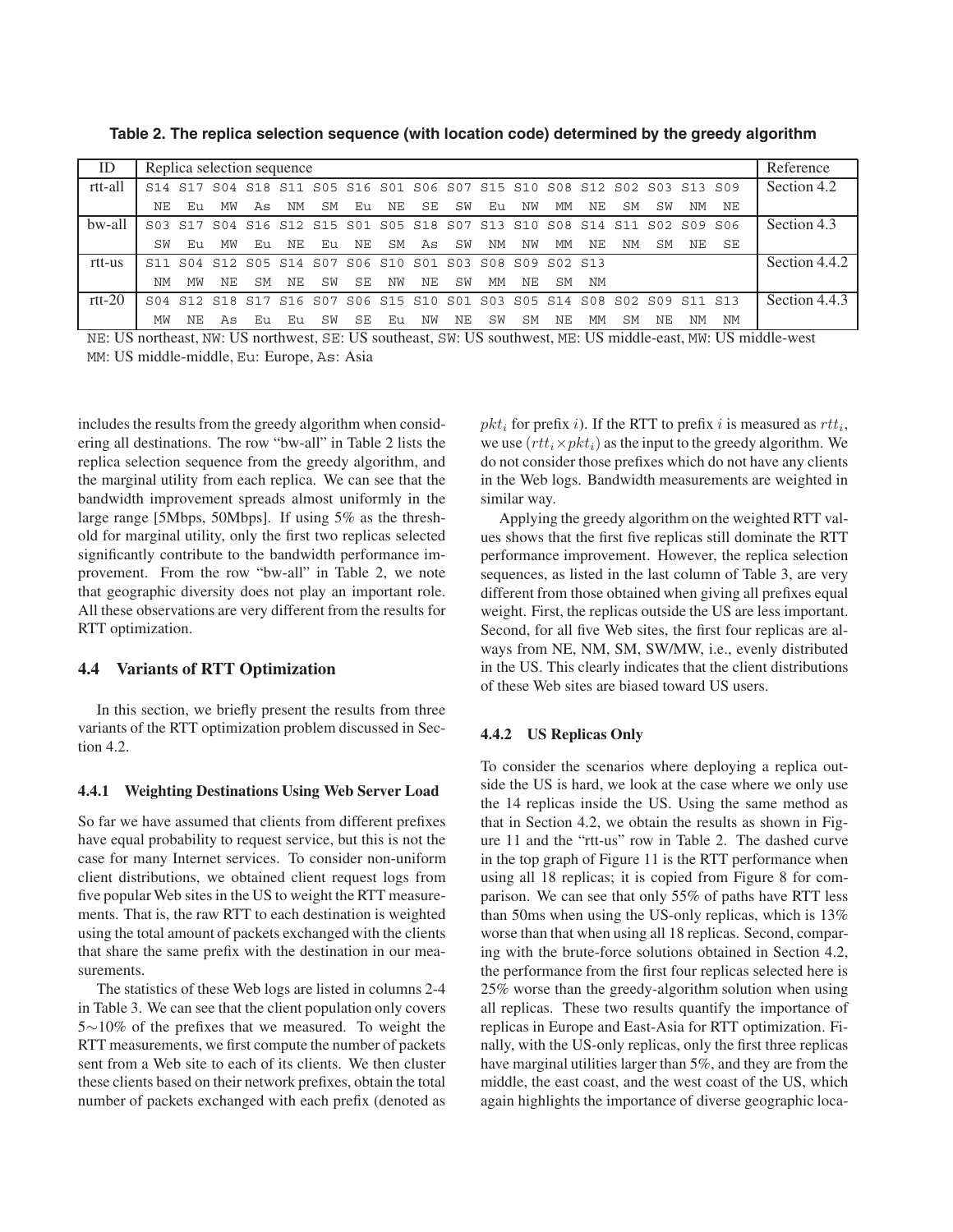|                  | Number of | _oad   | Load  |                                                                                           |
|------------------|-----------|--------|-------|-------------------------------------------------------------------------------------------|
|                  | prefixes  | (byte) | (pkt) | <b>RTT</b>                                                                                |
| Web1             | 9759      | 235G   | 369M  | \$14 \$05 \$07 \$11 \$06 \$17 \$04 \$01 \$12 \$10 \$03 \$08 \$15 \$09 \$18 \$02 \$16 \$13 |
| Web <sub>2</sub> | 16412     | 163G   | 337M  | \$14 \$07 \$11 \$05 \$15 \$04 \$18 \$06 \$01 \$10 \$16 \$08 \$12 \$03 \$09 \$17 \$02 \$13 |
| Web3             | 16244     | 157G   | 182M  | S11 S14 S04 S05 S01 S07 S06 S17 S10 S08 S02 S18 S12 S09 S16 S13 S03 S15                   |
| Web4             | 8113      | 23G    | 203M  | \$14 \$05 \$04 \$11 \$06 \$17 \$07 \$01 \$08 \$12 \$10 \$16 \$02 \$13 \$18 \$09 \$03 \$15 |
| Web5             | 17484     | 124G   | 57M   | \$14 \$07 \$11 \$05 \$17 \$06 \$04 \$12 \$18 \$10 \$01 \$15 \$08 \$16 \$03 \$02 \$09 \$13 |

**Table 3. Replica selection sequence weighted by Web server load (measured in 47 hours)**



**Figure 11. RTT optimization using only replicas in the US.**

tions for RTT optimization.

### **4.4.3 Optimizing The Worst Performance**

A previous study [12] has pointed out that CDNs can improve performance by simply avoiding directing clients to the worst replica. Based on this observations, we look at how well the infrastructure works if we focusing on improving the clients that have the worst performance. Specifically, we compute *rtt sum* in such a way that only the worst 20% of the destinations are included, and then select the replica that can optimize this metric. The "rtt-20" row in Table 2 lists the replica selection sequences. The main difference with the results that consider all destinations is that there is one more European node in the top five replicas. Compared with the brute-force solution obtained in Section 4.2, the performance of the first four replicas is only 1.3% worse than that of the optimal four-replica set. Overall, we did not see a major improvement compared with the case where all destinations are considered.

## **5 Performance of Applications**

The analysis in the previous section has shown that replicas can significantly improve RTT performance, but have much less impact on bandwidth performance due to bottleneck sharing. However, the performance of network applications is determined by data transmission time, which depends not only on RTT and available bandwidth, but also on data size. In this section, we consider these three factors to study the benefit of using replicas to reduce data transmission time. Below we first provide a simplified TCP model to characterize data transmission time as a function of available bandwidth, RTT, and data size. We then look at the transmission-time distribution for different data sizes with different number of replicas.

### **5.1 Simplified TCP Throughput Model**

Simply speaking, TCP data transmission includes two phases: slow-start and congestion avoidance [9]. During slow-start, the sending rate doubles every roundtrip time, because the congestion window exponentially increases. During congestion avoidance, the sending rate and the congestion window only increase linearly. These two algorithms, together with the packet loss rate, can be used to derive an accurate TCP throughput model [20]. However, we can not use this model since we do not know the packet loss rate, which is very expensive to measure. Instead, we build a simplified TCP throughput model that only uses bandwidth and RTT information.

Our TCP throughput model is as follows. Let the path under considered have available bandwidth *abw* (Bps) and roundtrip time *rtt* (second). Assume that the sender's TCP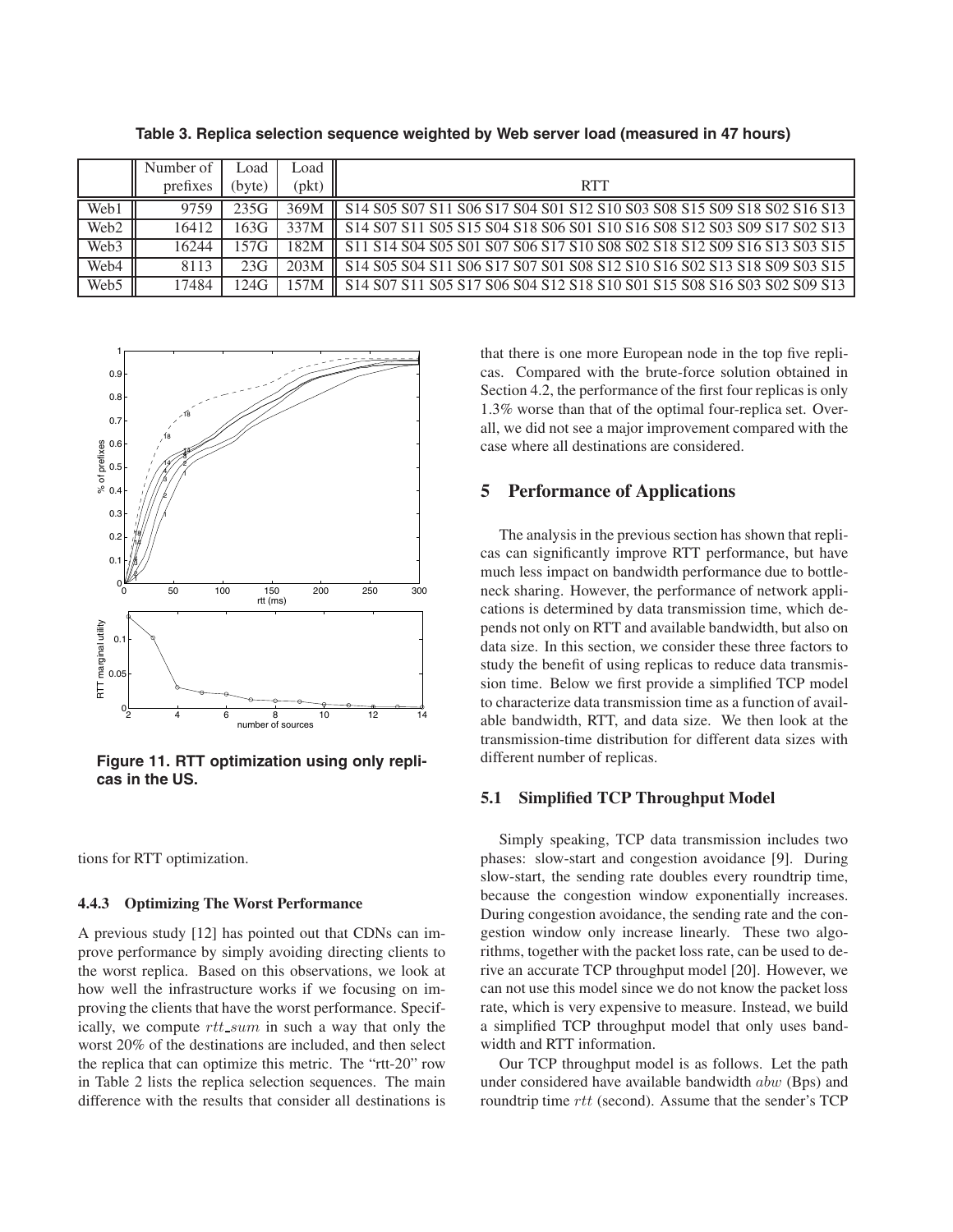congestion window starts from 2 packets and that each packet is 1,500 bytes. The congestion window doubles every RTT until it is about to exceed the bandwidth-delay product of the path. After that, the sender sends data at a constant rate of *abw*. This transmission algorithm is sketched in the code segment shown below. It computes the total transmission time (*ttotal*) for *x* bytes of data along a path.

```
cwin = 2 * 1500;t ss = 0; t ca = 0;
while (x > cwin \&cwin < abw * rtt) {
    x = cwin;cwin * = 2;t ss += rtt;
}
if (x > 0) t ca = x / abw;
t total = t ss + t ca;
```
where *t ss* and *t ca* are the transmission time spent in the slow-start phase and the congestion avoidance phase, respectively. We say the data transmission is *rtt-determined* if  $t_{ca} = 0$ . We can easily derive the maximum rtt-determined data size as

<sup>2</sup>*log*2(*abw*∗*rtt/*1500)+1 <sup>∗</sup> 1500(*byte*)

In the following, we call this size the *slow-start size*. Clearly, when the data is less than the slow-start size, it is rtt-determined.

This model ignores many important parameters that can affect TCP throughput, including packet loss rate and TCP timeout. However, the purpose of this analysis is not to compute an exact number, but rather to provide a guideline on the range of data sizes where RTT should be used as the optimization metric in replica hosting.

#### **5.2 Slow-Start Sizes and Transmission Times**

Using the above model, we compute the slow-start sizes for the 67,271 destinations for which Pathneck can obtain complete measurements. Figure 12 plots the distributions of slow-start sizes for the paths starting from each replica. Different replicas have fairly different performance; differences are as large as 30%. Overall, at least 70% of paths have slow-start sizes larger than 10KB, 40% larger than 100KB, and around 10% larger 1MB. Given that web pages are generally less than 10KB, it is clear that their transmission performance is dominant by RTT and replica placement should minimize RTT. For data sizes larger than 1MB, replica deployment should focus on improving bandwidth.

To obtain concrete transmission times for different data sizes, we use our TCP throughput model to compute data transmission time on each path for four data sizes: 10KB,



**Figure 12. Cumulative distribution of the slow-start sizes**



**Figure 13. Transmission times for different data sizes**

100KB, 1MB, and 10MB. We then use the greedy algorithm to optimize data transmission times. The four subgraphs in Figure 13 illustrate the transmission-time distributions for each data size using different number of replicas. These figures are plotted the same way as that used in Figure 8. If we focus on the 80 percentile values when all 18 replicas are used, we can see the transmission times for 10KB, 100KB, 1MB and 10MB are 0.4 second, 1.1 second, 6.4 second, and 59.2 second, respectively. These results are very useful for Internet-scale network applications to obtain an intuitive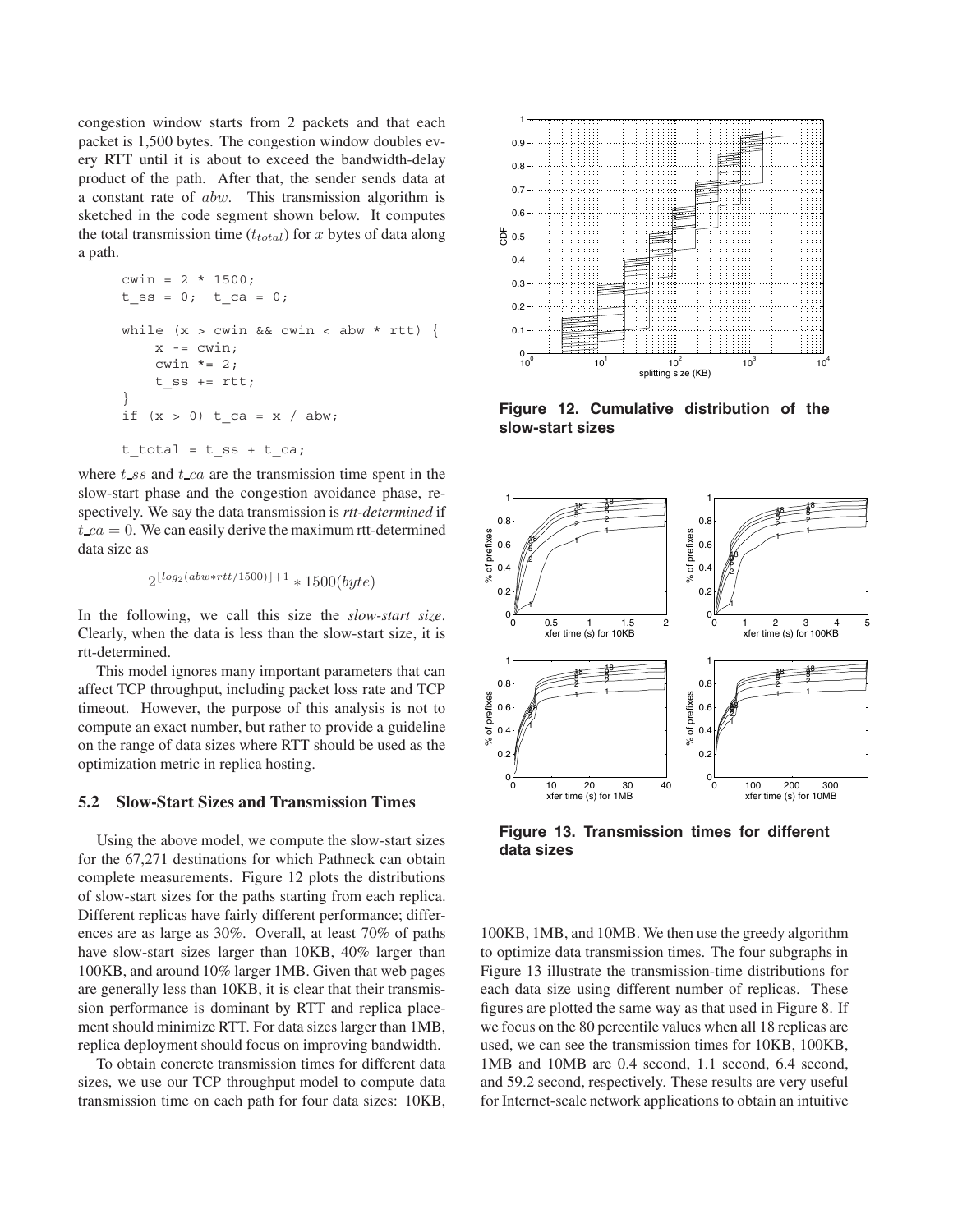understanding about their data transmission performance.

# **6 Related Work**

Content replication has been widely applied in real network systems [1, 2]. The replication could be done for the whole mirror/proxy server, or for selected content objects. CDNs [22] generally belong to the former, while peer-topeer systems [25, 29] belong to the later. Our work is discussed in the context of server replication, but the results presented in this paper can also be applied for object replication.

The key question in content replication is how to deploy the replicas, including where to replicate and how many replicas should be used. Multiple solutions have been developed and two good overviews on these solutions can be found in [24, 14]. Different solutions often have different optimization goals, which include geographic location [19], network hops and latency [6, 23, 4, 18], retrieval costs [17, 16], update cost [27, 11], storage cost [5, 15], and QoS guarantee [26]. Many of the previous work considered two or three metrics together. For example, [27, 11] considered update cost and retrieval cost, [5, 15] considered storage cost and retrieval cost, while [13] considered three metrics: retrieval, update, and storage cost. More recently, [28] looks at the opportunities of optimizing a hosting service by dealing with network failures. To the best of our knowledge, no related work has studied the problem of optimizing bottleneck bandwidth performance. In addition, though propagation delay and transmission time have been considered by previous work, few of them considered these metrics in Internet-scale deployments. These are the two main differences between our work and the previous work, and they are also the main contributions of this paper.

In our work, we show that the performance gain becomes minimal after a number of replicas have been deployed. This is consistent with the observation in [10]. Our work is distinguished from [10] in the sense that we also study the geographic factor on replica placement and provide guidance based on the size of content objects.

Independent of the metrics used to optimize content distribution, greedy algorithms can often provide good solutions. The greedy algorithm proposed in our paper has near optimal solution. This is also consistent with the conclusion in [21], which compared several heuristics and found that a simple greedy algorithm works best. Greedy algorithms are also used in [26], which developed both "Greedy-Insert" and "Greedy-Delete" algorithms to solve QoS-aware placement problems.

## **7 Conclusion**

In this paper, we use a set of large scale Internet measurements from 18 geographically diverse measurement sources to study how to optimize RTT and bandwidth performance in a content replication system. This set of measurements reveal for the first time the distribution of end-user access bandwidth. Based on a greedy algorithm, we show that only five carefully selected replicas are needed to optimize RTT performance in our infrastructure, while only two replicas are needed to optimize bandwidth performance. Moreover, the replicas selected for RTT optimization have a very clear geographic distribution, which is not the case for bandwidth optimization. Using real Web site logs, we also investigate the impact of Web client distribution on RTT performance optimization. We observe that the results are significantly different from those without considering such factor. Furthermore, we use a simplified TCP model to show that when the dominant data size of a network service is less than 10KB, replica deployment should optimize RTT; when the dominant data size is larger than 1MB, replica deployment should optimize bandwidth.

## **Acknowledgments**

Ningning Hu and Peter Steenkiste were in part supported by the NSF under award number CCR-0205266.

### **References**

- [1] Akamai. http://www.akamai.com.
- [2] Digital Island. http://www.digitalisland.com.
- [3] The Internet health report. http://www1.internetpulse.net.
- [4] R. Carter and M. Crovella. Dynamic server selection using bandwidth probing in wide-area networks. In *Proc. IEEE INFOCOM*, 1997.
- [5] I. Cidon, S. Kutten, and R. Soffer. Optimal allocation of electronic content. In *Proc. IEEE INFOCOM*, April 2001.
- [6] S. G. Dykes, K. A. Robbins, and C. L. Jeffery. An empirical evaluation of client-side server selection algorithms. In *Proc. IEEE INFOCOM*, 2000.
- [7] P. Francis, S. Jamin, C. Jin, Y. Jin, D. Raz, Y. Shavitt, and L. Zhang. Idmaps: A global Internet host distance estimation service. *IEEE/ACM Transactions on Networking*, October 2001.
- [8] N. Hu, L. Li, Z. Mao, P. Steenkiste, and J. Wang. Locating Internet bottlenecks: Algorithms, measurements, and implications. In *Proc. ACM SIGCOMM*, August 2004.
- [9] V. Jacobson. Congestion avoidance and control. In *Proc. ACM SIGCOMM*, August 1988.
- [10] S. Jamin, C. Jin, A. R. Kurc, D. Raz, and Y. Shavitt. Constrained mirror placement on the internet. In *Proc. IEEE INFOCOM*, April 2001.